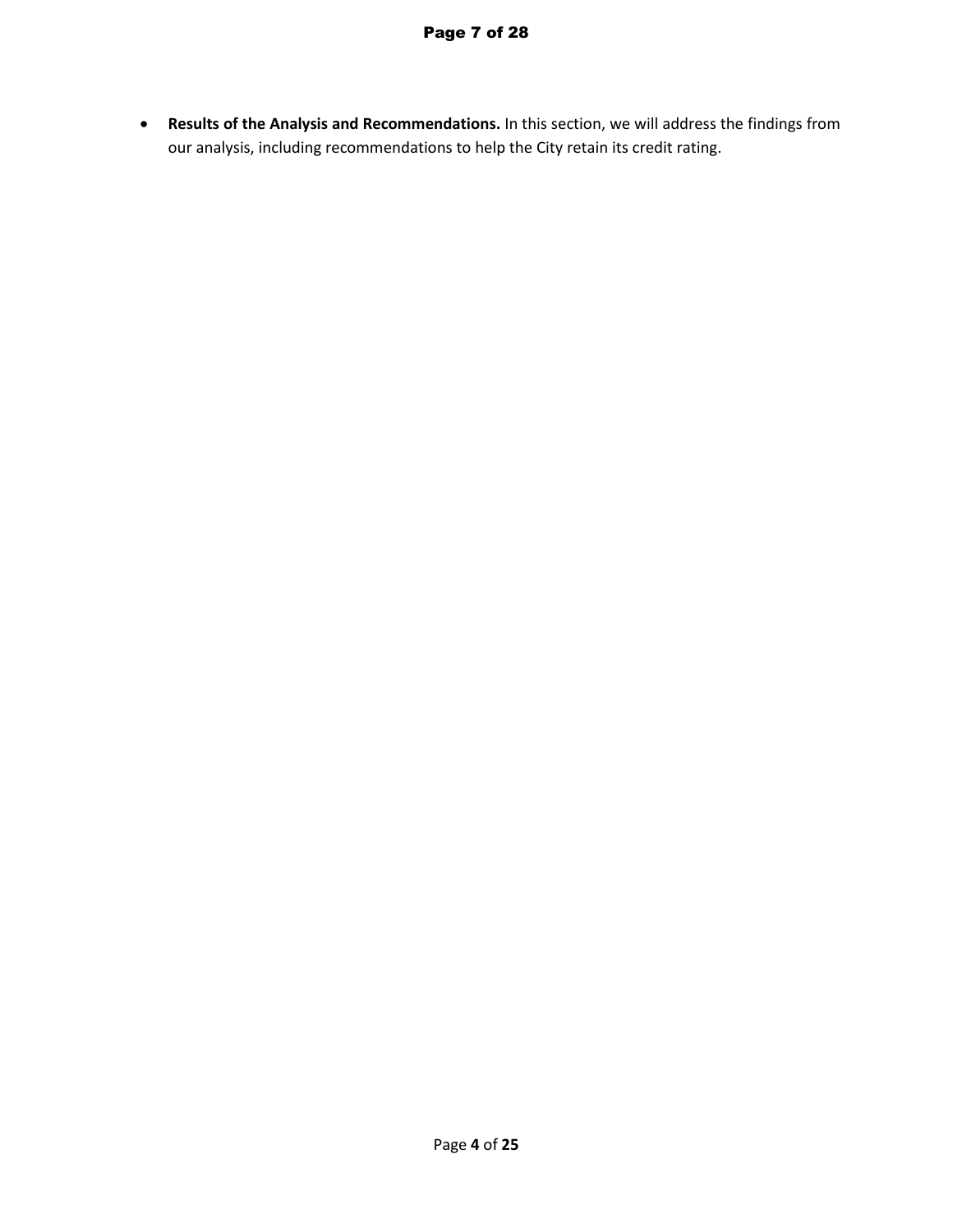## Section 2 – Defining What is "Affordable" Debt

The definition of what is "affordable" debt is at the foundation of this analysis.

The first step to defining what is affordable is defining the type of debt the City is considering. The City is considering "general obligation (GO) debt". This debt is paid for by a dedicated property tax levy. Thus, the City **does not** have to pay for this debt out of its existing revenue streams. This means that taking on more general obligation debt **will not** have a **direct** impact on the City's operating budget. There is **indirect** impact – for example, perhaps the higher tax bills faced by taxpayers would cause them to vote against future tax measures intended to support the operating budget. Or, maybe residents or businesses feel the impact of higher taxes in their businesses or personal finances and decide to move. These are important considerations, but are outside the scope of this analysis, which is focused on the **direct** impacts to City government. That said, the financial indicators we will examine do include measures of personal income and the size of the tax base relative to the size of the population, which do provide some insight into affordability to taxpayers. It is also worth remembering that, according to California law, debt like the City is considering must be approved by two-thirds of voters in an election. If approval is not obtained, the debt cannot be issued. Thus, taxpayers evaluate the affordability of the proposed debt themselves by choosing to approve it or not. However, affordability to the taxpayers might not be that simple. We'll have more to say on this topic later in the report.

The impact of general obligation debt on the City government's finances is to add to the City's total debt burden. Generally, the more debt a City takes on the less attractive its debt becomes to investors, all else being equal.<sup>[3](#page-45-0)</sup> This is because, in theory, the more debt a City has, the less likely it is that it will be able to pay it all back. This is important because if the City's debt becomes too unattractive, it will need to offer higher interest rates to investors. That would make it more expensive to borrow and, thus, more expensive for the City to make future investments in long-term assets. **Thus, we will define debt affordability as the extent to which issuing more debt in support of any City Council program might cause the City's debt to cross a threshold point where the City has to offer a higher interest rate to attract investors**.

Threshold points where higher interest rates must be offered are known as bond ratings. There are three major agencies that issue bond ratings: Moody's Investors Service, Standard and Poor's, and Fitch Ratings. Each rating agency has its own approach, but there are broad similarities between all three. For purposes of this analysis, we will focus on Moody's approach. This is because Moody's method is: A) well documented; and B) makes use of quantitative financial information to help standardize the approach to issuing ratings. This means we can collect the same financial information Moody's would collect and evaluate it in a similar, albeit much simplified, manner. By doing this, our Risk Model was able to essentially duplicate the City's current rating, which is "Aa", according to Moody's. Aa is the second best rating on Moody's scale (which is similar to the scales used by the other rating agencies). The complete scale is shown in the accompanying table. The reader should note that rating agencies also make finer grained distinctions within the rating tiers. For example, technically, the City's rating is "Aa1", which

 $\overline{a}$ 

<span id="page-45-0"></span><sup>&</sup>lt;sup>3</sup> Municipal governments might issue more debt, but their tax base and revenues might also continue to grow. In this case, all else has not remained equal so the debt of that municipality may not become less attractive.